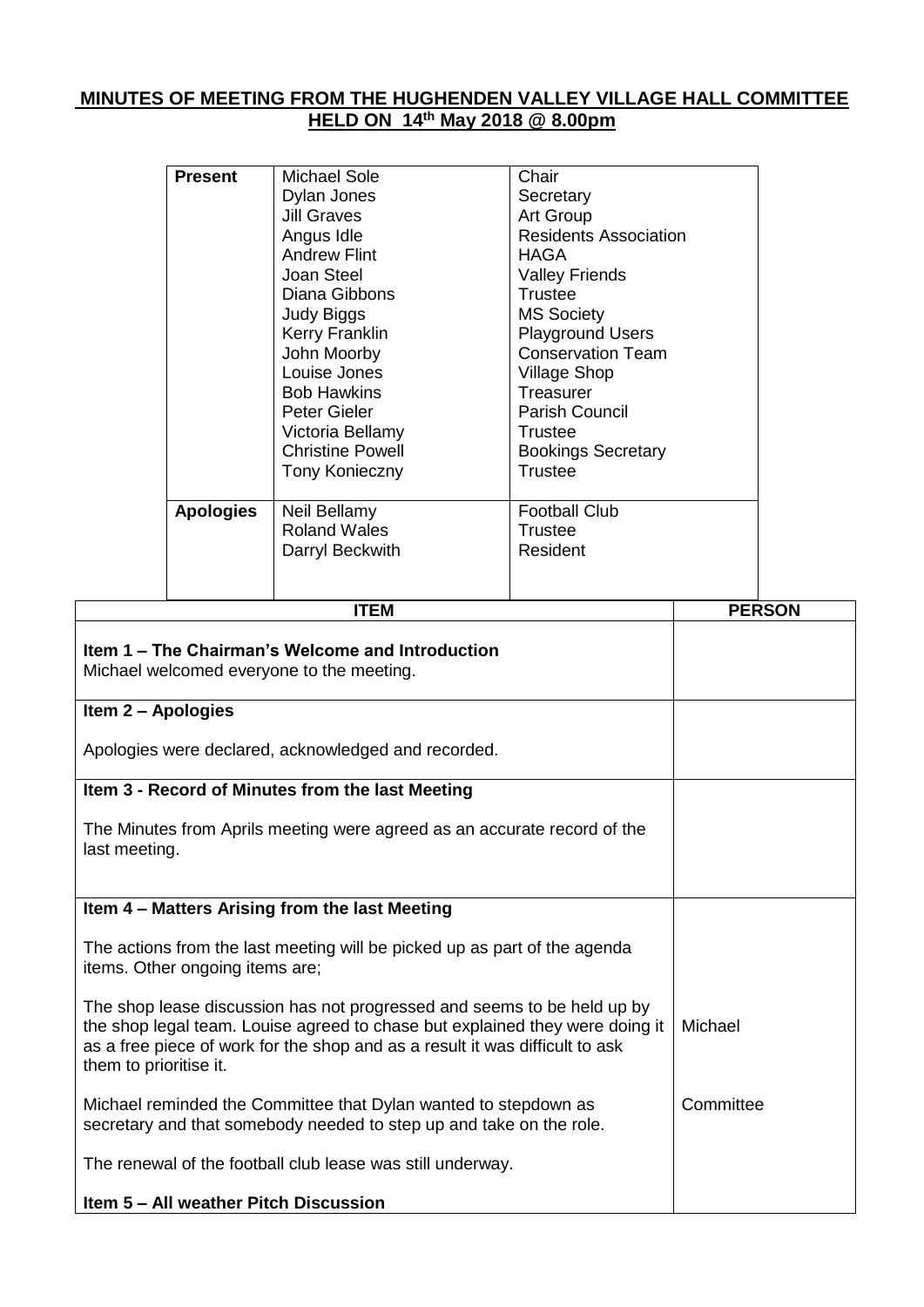Michael requested that the agenda be changed to allow the planned discussion on the All-Weather Pitch to be brought forward to allow the appropriate time, rather than rushing it at the end of the meeting.

The agenda item was requested by John Moorby who runs the Conservation team. He was disappointed by the content of the planning application as he believed it was misleading.

John informed the Committee that neither he nor the rest of the conservation team had been approached to comment on the content of the planning application even though the application detailed that they had been consulted.

A discussion was had about some of the comments in the application which John believed to be misleading. A debate commenced about the accuracy of the planning application and Michael reminded everyone present that the agenda item was not an opportunity to debate the planning application details, but to inform the Committee of the Conservation teams position on the proposal.

Michael advised that each Committee member has the opportunity to log their individual support or objections via the planning departments website.

Kerry raised concern that there was no website that offered the community the opportunity to vote on the proposal and suggested the Sports Committee employ the services of a web voting service.

Peter Geiler read a statement from the Parish Council stating that they did not support the proposal. The detailed statement can be found on the Parish Council website or WDC planning application website.

## **Item 6 – Chairman's Report**

Michael updated the Committee on the discussions undertaken with an architect to discuss the opportunities for improving the layout and improving the aesthetics of the hall. One meeting has taken place and another was due towards the end of the month. Once some ideas have been documented, Michael will bring the drawings to the Committee for comment.

This will allow the Committee to plan the expenditure over the coming years and cement the commitment of the Hall funds. This will address the constant view that the Hall has a wealth bank balance. The funds have grown through fund raising and there are still several projects that need to be addressed. These are;

Refurbishment of the flooring - £6,000 Replacement of external doors - £10,000 Resurfacing of the Carpark - £20-£30,000 Widening of the Vehicular entrance - £10,000 Recovering of the main roof - £20,000

Michael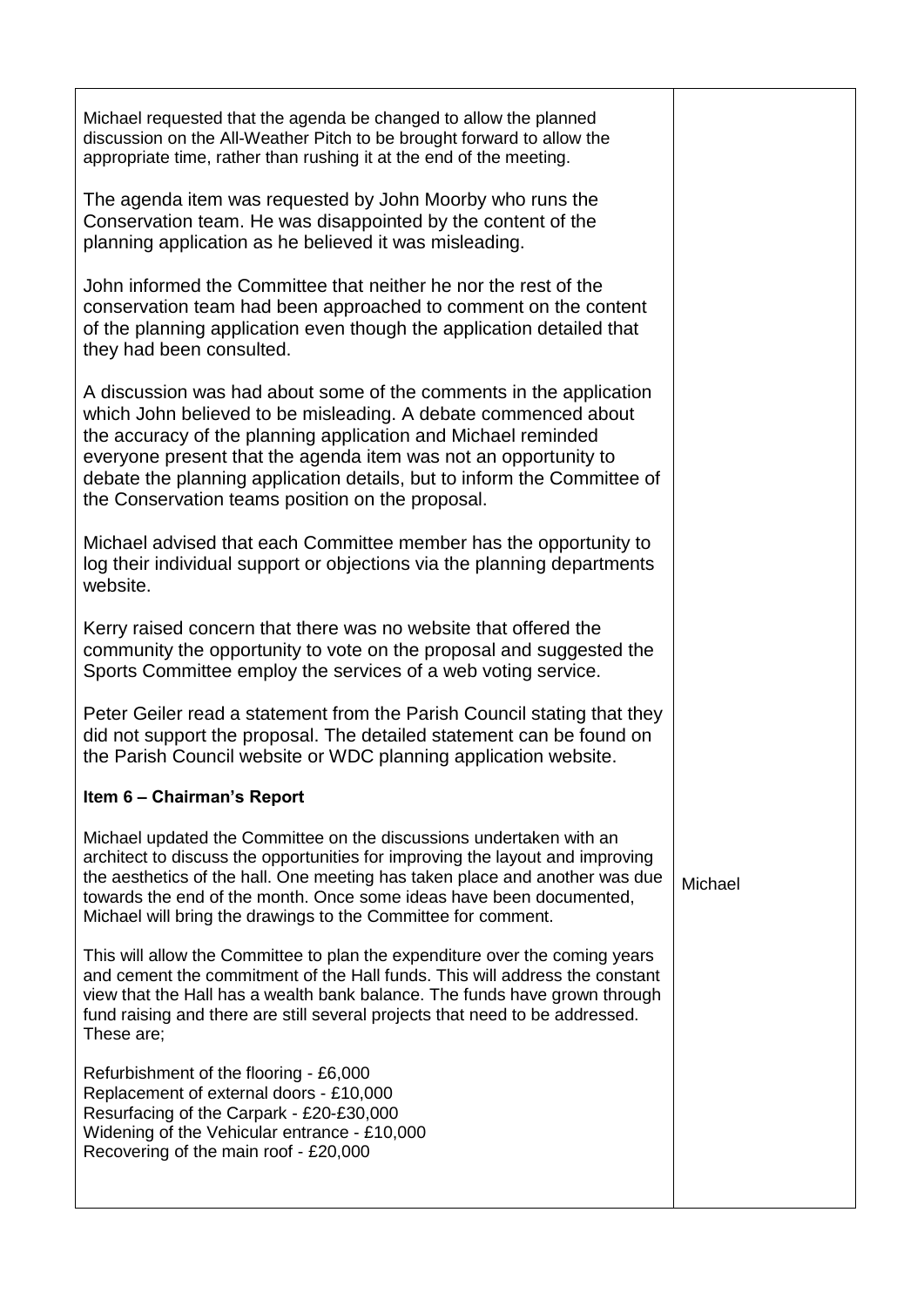Michael advised that a Trustee meeting had taken place earlier in the month. Tony was elected as the Chair of the Trustees and the discussions included the shop lease, the playground, Hall plan and the details of the financial auditor's report. The Minutes will be sent to the Committee for perusal.

Michael also informed the Committee that the cleaner had resigned and would leave at the end of the month. Michael is hoping that he can meet with the cleaner next week to discuss what needed to be done so that he can approach others to undertake the work.

Michael suggested that due to the short notice resignation, a short-term solution would be sought to allow time to arrange a proper contract. The likelihood is that the cost of cleaning will rise significantly as a result of this change.

Michael suggested that the financial auditor should attend the Trustee meetings to advise the Trustees on process. Bob and Dylan highlighted that the Auditor has to remain independent and could not undertake that role.

## **Item 7 – Treasurers Report**

Bob circulated the accounts and bank statements for the month of April. There was nothing of note in the April accounts.

Bob also shared the work and comparisons he had undertaken as part of the renewal of the energy supplier. Bob gave a detailed explanation of each supplier and their customer service ratings. He also circulated the cost comparison worksheet he had used to identify the new supplier.

Bob recommended British Gas and all those present agreed. Michael thanked Bob for his due diligence and time spent on the matter.

## **Item 8 – Secretary's Report**

Dylan informed the Committee that he had yet to document a GDPR policy but he would attempt to have it ready for the next meeting.

Dylan informed the Committee that he had now met with Darryl to discuss the Health and Safety role and that Darryl was happy to proceed in this position.

They had agreed that this year Darryl will follow the guidelines and practices put in place by the independent assessor. However, next year will be four years since an independent assessment had taken place and so suggested that another independent assessment takes place to ensure we are up to date with current legislation.

## **Item 9 – Constitution Discussion**

Dylan advised that an agenda item had been included to allow the Committee to discuss the proposed (minor) changes to the Constitution. It was felt that at previous meetings the item had been rushed and needed more time.

A short discussion was held and comments raised about the appropriateness and relevance of some of the legacy governance included in the Constitution. Dylan reminded those present that the Constitution is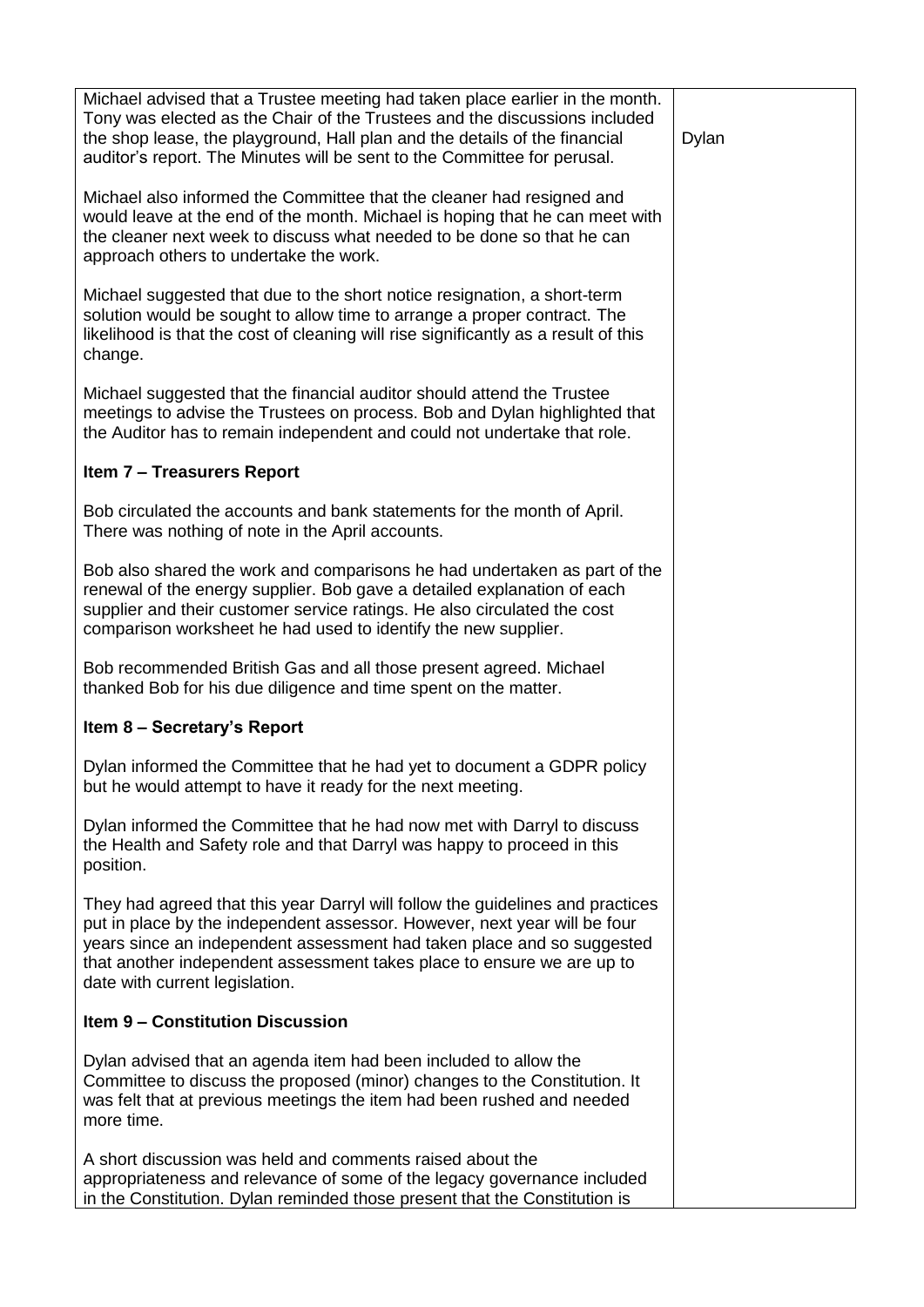| written in the Covenant and the Covenant holders, although willing to change<br>the wording, were advised not to by their legal advisors. Hence why there<br>are limits to the changes we can make.                                                                                                                                                                                                                                                    |         |
|--------------------------------------------------------------------------------------------------------------------------------------------------------------------------------------------------------------------------------------------------------------------------------------------------------------------------------------------------------------------------------------------------------------------------------------------------------|---------|
| Dylan informed the Committee that the Constitution did not need to go to the<br>public AGM to be ratified, however this has been the process in the past.<br>Therefore, it was suggested that the Committee agreed the Consitution and<br>use it as the governing document until the AGM in December where it will be<br>agreed at the public AGM. This approach will mean the Constitution will be<br>on the website for a few months for all to see. |         |
| All present agreed to this approach.                                                                                                                                                                                                                                                                                                                                                                                                                   |         |
| Item 10 - Maintenance Report                                                                                                                                                                                                                                                                                                                                                                                                                           |         |
| Michael reminded the Committee that Bev was away on holiday for several<br>weeks and that he would oversee things in his absence.                                                                                                                                                                                                                                                                                                                      | Michael |
| Since the last meeting Michael had obtained another quote for refurbishing<br>the hall floors. He now had three quotes which he had documented. Michael<br>passed the document around the Committee. A discussion was held an all<br>agreed that Ironwood were the preferred supplier on price but references<br>would need to be obtained. Michael agreed to do this.                                                                                 |         |
| Due to the limited time available to undertake this work (August school<br>holidays) Michael needed to agree a contract soon. The Committee agreed<br>that should the references for Ironwood be poor then he could approach the<br>other suppliers without referring back to the Committee. Michael would keep<br>the Committee up to date via email as the next meeting wasn't until July.                                                           |         |
| Michael also advised that he was obtaining one more quote for replacing the<br>external doors which he will bring back to the Committee in July.                                                                                                                                                                                                                                                                                                       |         |
| Item 11 - Booking Secretary's Report                                                                                                                                                                                                                                                                                                                                                                                                                   |         |
| Christine advised that the bookings continued to do well. There had been a<br>complaint by one hirer due to the parking.                                                                                                                                                                                                                                                                                                                               |         |
| It transpires that the football club had failed to manage the parking (no signs<br>were put out) and the Car park was full due to two home games being<br>played. Both Halls were also in use.                                                                                                                                                                                                                                                         |         |
| Michael asked Dylan to take this up with Neil.                                                                                                                                                                                                                                                                                                                                                                                                         |         |
| Item 12 - Playground Sub Committee Update                                                                                                                                                                                                                                                                                                                                                                                                              |         |
| Kerry reminded those present about her presentation at the last meeting and<br>the need to raise £15000 to replace the playground equipment.                                                                                                                                                                                                                                                                                                           |         |
| A discussion was held about the fundraising and the urgency to have the<br>equipment in place for Village Day in July.                                                                                                                                                                                                                                                                                                                                 |         |
| Michael proposed that the Hall donate £5000 and suggested that the Parish<br>Council match fund. Peter Geiler was confident that the Parish Council<br>would agree to this, but timing would be an issue. The next meeting to<br>authorise this would not be for some time yet.                                                                                                                                                                        |         |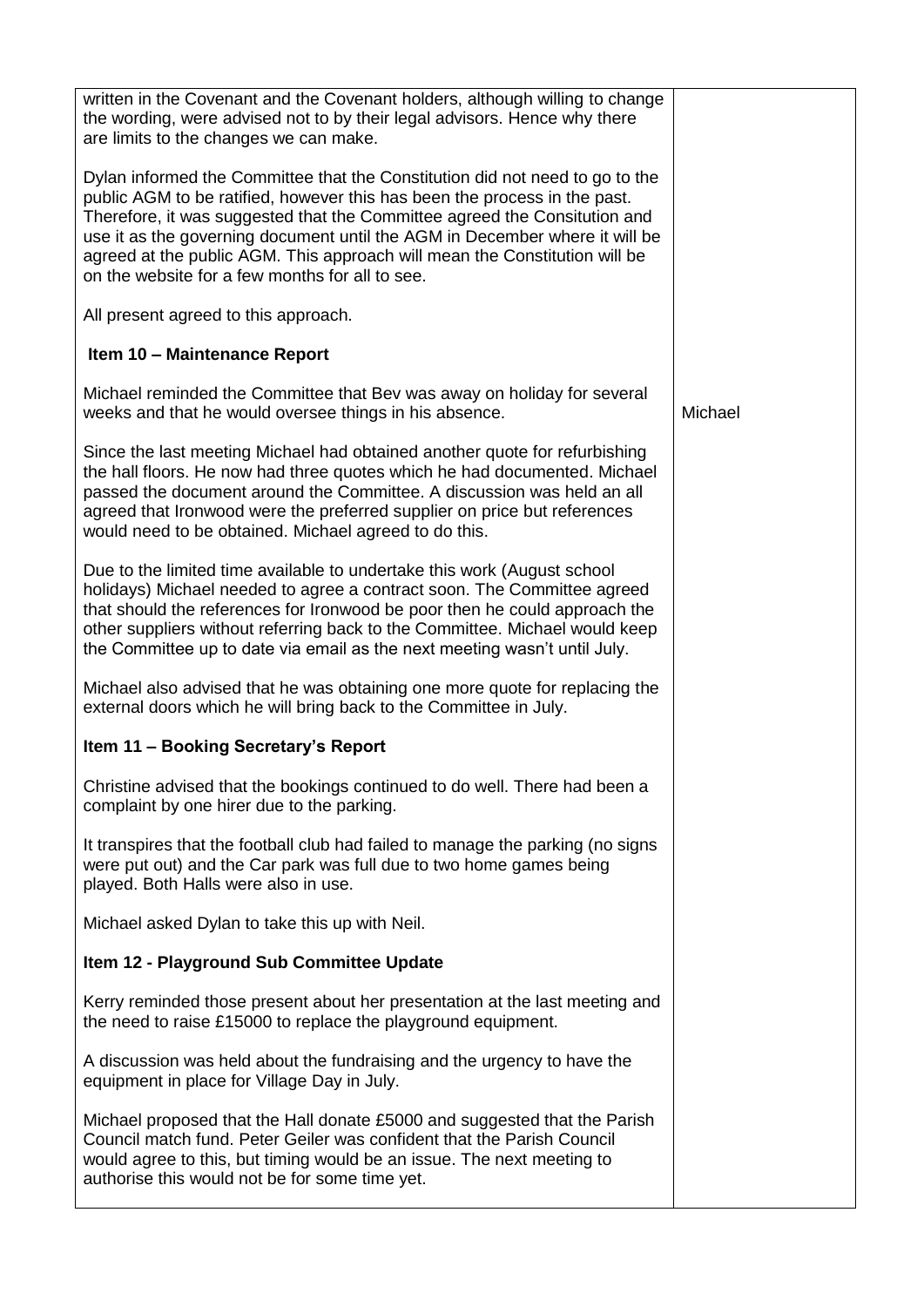| Michael proposed that the Hall loan the playground group the money<br>required so that they could progress with the project. The costs would be<br>recovered when the Parish Council and the fundraising events had raised<br>the appropriate funds.<br>A vote was held and those present agreed Kerry was asked to proceed with<br>the project and the Hall would underwrite any costs up to £15,000 with a<br>view to receiving £10,000 back when the funds were available. | Kerry |
|-------------------------------------------------------------------------------------------------------------------------------------------------------------------------------------------------------------------------------------------------------------------------------------------------------------------------------------------------------------------------------------------------------------------------------------------------------------------------------|-------|
| Item 10 Village Shop Update                                                                                                                                                                                                                                                                                                                                                                                                                                                   |       |
| Louise informed the Committee that the shop was doing well and would be<br>screening the Royal wedding next weekend.                                                                                                                                                                                                                                                                                                                                                          |       |
| Several present commented on the new signage and how good it looked.                                                                                                                                                                                                                                                                                                                                                                                                          |       |
| <b>Item 11 Football Club</b><br>As Neil was absent there was no football club update.                                                                                                                                                                                                                                                                                                                                                                                         |       |
| Item 12 - Fund Raising                                                                                                                                                                                                                                                                                                                                                                                                                                                        |       |
| Vicky's gave a quick update on the preparations for Village Day.                                                                                                                                                                                                                                                                                                                                                                                                              |       |
| Item 13 Any Other Business (AOB)                                                                                                                                                                                                                                                                                                                                                                                                                                              |       |
| The following items were discussed as AOB:                                                                                                                                                                                                                                                                                                                                                                                                                                    |       |
| Diana raised concern about the cleanliness of the Hall. Michael is<br>addressing this.                                                                                                                                                                                                                                                                                                                                                                                        |       |
| Judy informed the Committee that they had a scaffold tower for use at the<br>Hall if we wanted it.                                                                                                                                                                                                                                                                                                                                                                            |       |
| Peter advised the Committee that the Parish Council would be adopting a<br>new approach to grass verge cutting and will be collection the cuttings from<br>now on. This raises the cost and so they are working to find sponsors to<br>adopt areas of grass verge.                                                                                                                                                                                                            |       |
| Affinity Water has agreed to invest £250,000 into maintaining the local chalk<br>streams.                                                                                                                                                                                                                                                                                                                                                                                     |       |
| Jill reminded Michael about the need for cupboard locks in the small hall.                                                                                                                                                                                                                                                                                                                                                                                                    |       |
| Louise raised the need to ensure hirers were aware of the Terms of Hire and<br>the hirers responsibility to clean the hall after use. The terms should also<br>include instructions on where to find the cleaning materials and for them to<br>be in good condition                                                                                                                                                                                                           |       |
| John Moorby requested £200 to fund the clearing of the bank in time for<br>Village Day. All agreed                                                                                                                                                                                                                                                                                                                                                                            |       |
| Andrew gave an overview of the recent HAGA trip.                                                                                                                                                                                                                                                                                                                                                                                                                              |       |
| Angus reminded everyone of the fund raising for the Doppler machine for the<br>surgery.                                                                                                                                                                                                                                                                                                                                                                                       |       |
|                                                                                                                                                                                                                                                                                                                                                                                                                                                                               |       |